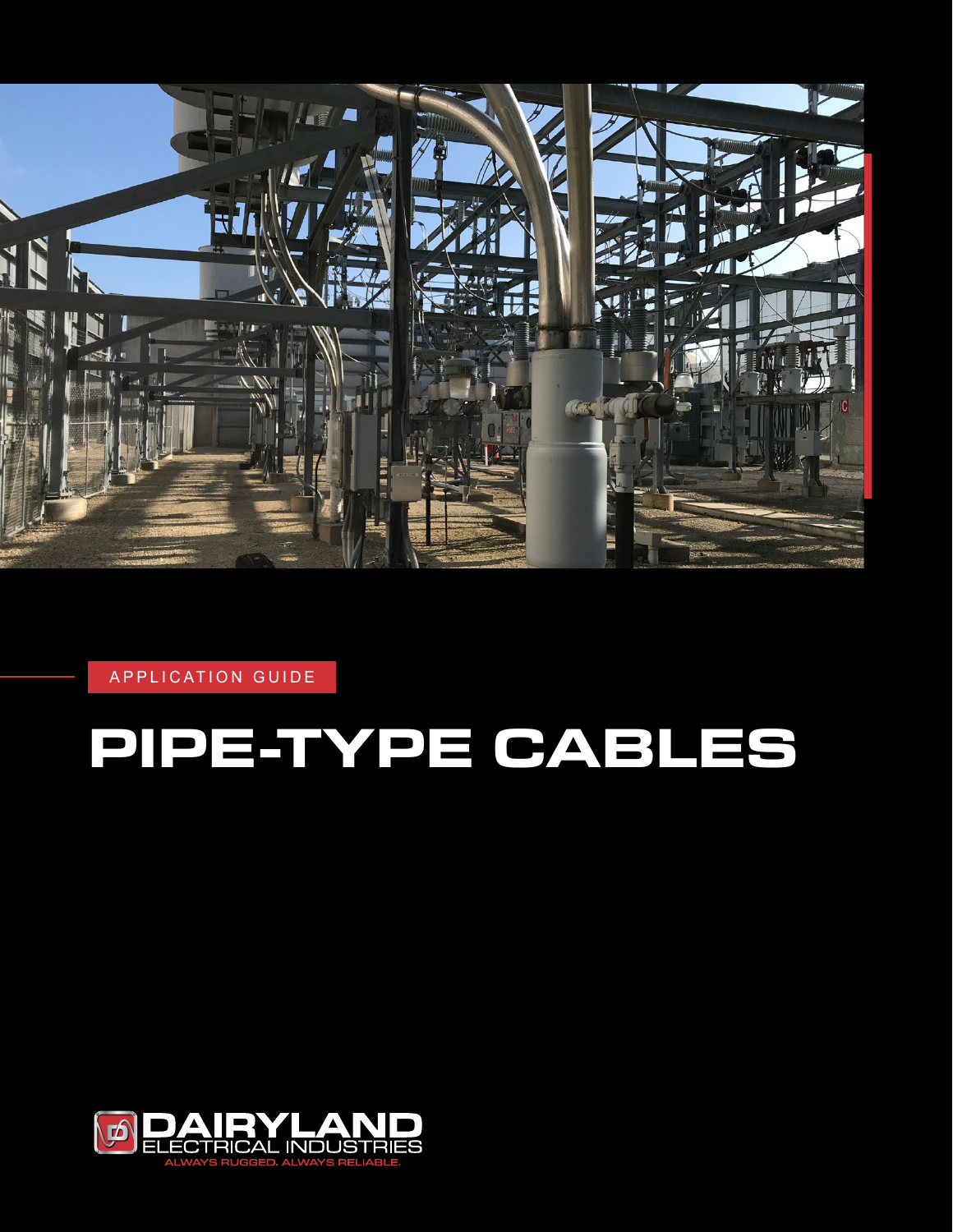# **INTRODUCTION**

Underground pipe-type transmission cable casings (and unjacketed lead sheath cables) are normally cathodically protected to prevent corrosion. Typically located in dense urban settings, pipe-cable casings are not easily accessed, and casing wall protection is key to extending the life of the asset, as repairs in these settings are highly undesirable and expensive. As pipe cable installations are often many decades old, cathodic protection serves the electric utility industry by minimizing corrosion at defects in the pipe coating.

Cathodic protection supplies DC current to the pipe, shifting the potential slightly negative in order to overcome the natural corrosion potential of the metal, usually steel. The current source is usually a rectifier, connected between the pipe cable casing and an anode arrangement. Many different anode arrangements are possible, but for urban settings with limited space the anode bed is most commonly a vertical deep well with multiple anodes to distribute current via a small surface footprint. Often the deep well is drilled within the substation. The coated steel casing will have current demand that depends upon the coating quality and condition.

#### **TYPICAL ARRANGEMENTS**

Effective cathodic protection is achieved by coating and electrically isolating the casing from the soil and from other metallic structures. This minimizes the current requirements, as well as corrosion risks. Coatings provide isolation from the soil, while other means are needed to electrically isolate the above-grade riser from contact with substation structures and the grounding grid. A solid-state Dairyland Isolator/Surge Protector (ISP) is the key to achieving isolation of the riser from other metallic structures, and address the key safety issues. Connected between the riser or trifurcator and the grounding grid, the ISP blocks DC from the CP system while simultaneously acting as a fault-rated solid-state switch to assure safety grounding of the casing during high energy transient events. The ISP takes the place of solid casing bonds to ground, accomplishing both the DC isolation and AC safety grounding needs. The following schematic illustrates the major elements of a typical pipe cable system with cathodic protection.



*Elements of a typical pipe cable system with cathodic protection*

The typical arrangement will locate one ISP at each end of a three-phase cable run, as the AC grounding means. This replicates the fault-rated bonds that would otherwise be present on a transmission system at each end of the circuit. Another common use occurs at riser poles, where overhead transmission lines transition to underground. In that case, stand-off insulators separate the cathodically protected riser pipe from contacting the grounded pole, and the ISP bonds the riser to the pole and its grounding system.

Where transition joints separate a cathodically protected underground cable construction from an unprotected type, an ISP is also typically used to connect between the protected sheath (typically lead) and the unprotected sheath (typically copper). Often this occurs in a below-grade vault.

#### **Older Technologies Used By Industry**

The arrangement shown above involving the Dairyland ISP is the most typical protection method used on transmission systems. While most sites have been converted to the above design, one old arrangement for pipe-cable cathodic protection was referred to as a "resistor-rectifier" system. This involved major elements including a rectifier with substantial current output and a heavy resistor capable of handling fault current. The paralleled resistor and rectifier were both connected between the pipe and the substation grounding grid. The concept was that the resistor value was high enough to allow a DC voltage drop to appear on the pipe for cathodic protection, yet low enough to limit the voltage during fault conditions. In reality, this "split the difference" method was poor at accomplishing either goal, resulting in high rectifier output current, high voltage under fault conditions, and accelerated corrosion of the substation grounding grid, which was being used as an anode. A conventional CP arrangement instead uses a smaller rectifier, a dedicated anode bed, and a fully-fault-rated ISP connected between the pipe and grounding grid to keep voltage limited to low levels during fault conditions.

One other older technology that may still be present on some systems is the liquid-filled polarization cell, which has the characteristic of blocking DC and conducting AC. However, the polarization cell has major drawbacks of containing hazardous liquids, requires maintenance, and fails as an open-circuit. In contrast, the ISP is a fault and lightning rated switching device that assures safety grounding of the transmission pipe under all conditions—whether functional or failed—due to its fail-safe design.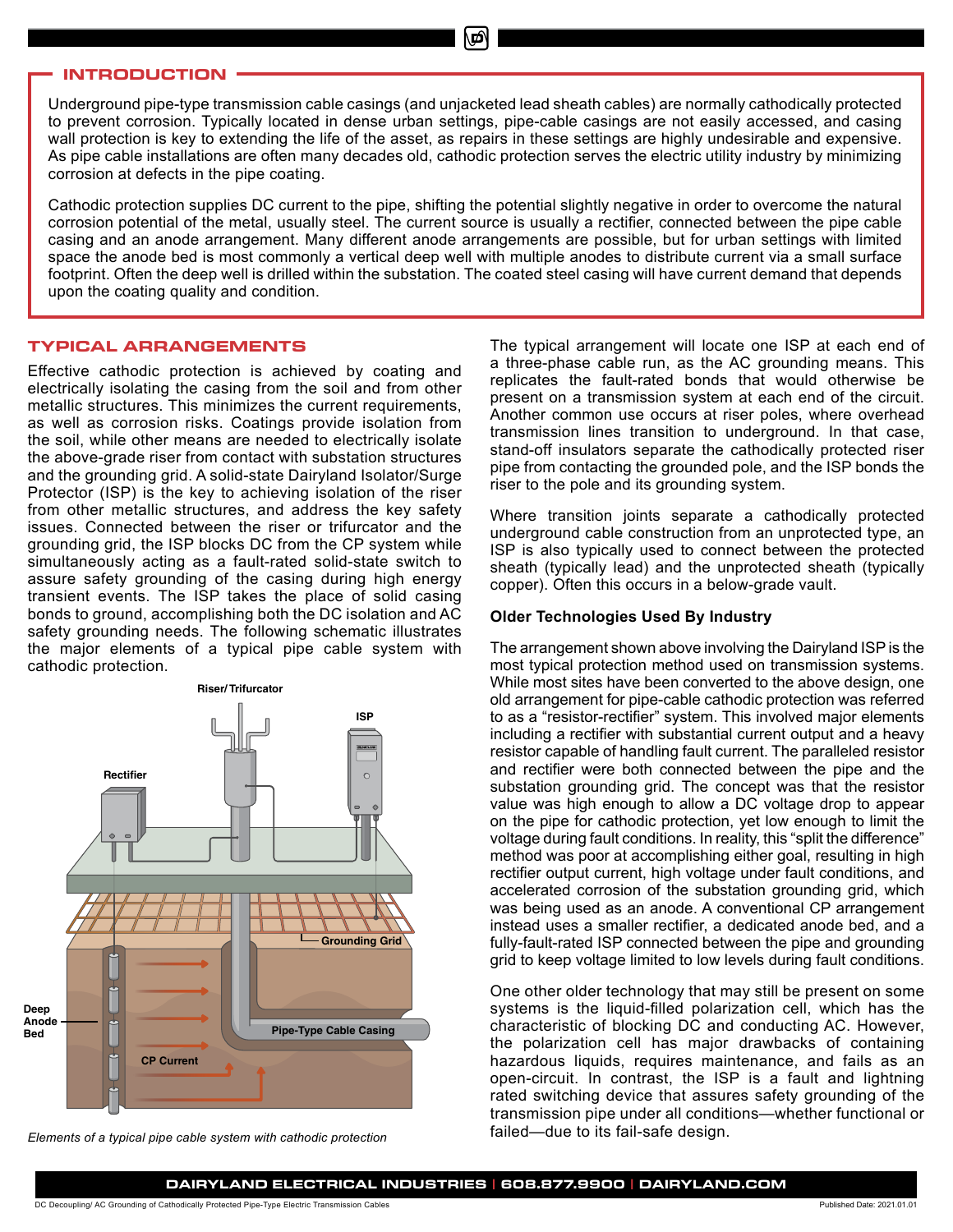#### **ISP TECHNOLOGY**

The ISP is a solid-state device that, under normal operating conditions, blocks the flow of DC current while simultaneously allowing the flow of any steady-state AC current. This characteristic applies up to a predetermined voltage threshold or up to a predetermined AC current threshold. Any time either threshold condition is exceeded, the ISP considers this an abnormal condition and instantly transitions to a virtual short-circuit to solidly ground the cable pipe casing. After the transient event, the ISP automatically reverts to its normal mode of blocking the flow of DC current while allowing any steady-state AC to flow to ground.

The ISP utilizes custom capacitors to provide a low impedance path for AC current while blocking DC current under normal operating conditions. Since capacitors cannot withstand the magnitudes of AC fault current associated with pipe-type cable faults, a current bypass path must be provided around the capacitors to protect them from failure. This bypass path is provided using inverse-parallel silicon controlled rectifiers (SCRs) that are triggered into conduction whenever either of the previously mentioned threshold conditions is exceeded. The SCRs are selected to be capable of carrying the fault current until the circuit breaker clears the fault. The ISP is offered in several standard fault current ratings that cover most applications.

#### **Product Ratings**

ISP ratings are selected to exceed the site steady-state and fault conditions to assure long life. The standard steadystate current rating is 90A AC-rms for this application, which exceeds typical imbalance, circulating, or stray current. Final installation should verify that this value is adequate by measurement using a clamp-on ammeter. AC fault ratings are selected to exceed the modeled current magnitude and time duration until cleared, including back-up clearing. Dairyland publishes multiple current-time combinations for the several ISP fault-rated models, to allow for interpolation of system fault current values and comparison to product ratings.

The voltage blocking threshold is set at a value above typical site conditions, yet low enough to be safe, with selection at either 12.5V or 20V peak. There is a relationship between the allowable DC voltage being blocked and the simultaneous AC steady-state current flow (contributing a peak AC voltage), the sum of which must remain below the ISP threshold limits. Typically, the combination remains below the ISP thresholds for steady-state conditions. The standard lightning (impulse) current rating is 75kA (8x20 microsecond waveform).

See full technical literature on the ISP at www.dairyland.com for additional product information.

#### **Unit Operation and Self-Protection**

Certain features must be built into any DC isolation/AC grounding device based on the use of SCRs for it to work as described under all field operating conditions. When SCRs are turned ON, they remain ON until the current through the SCR drops below a minimum "holding current" current value that is typically a small fraction of one ampere. In this application, whenever the SCRs are triggered into conduction, they also carry any DC current available in addition to any

AC fault current. The DC cathodic protection voltage or stray DC voltage sources, such as from rapid transit systems, can readily provide sufficient current that may prevent the SCRs from turning OFF after the circuit breaker has cleared the fault. To assure that the device will revert to its normal operating mode after a triggering event, it is necessary to incorporate an automatic reset circuit; otherwise, the device could remain stuck in its conductive mode indefinitely. The standard ISP furnished by Dairyland will assure automatic reset with up to 40 amperes of DC current available. A unit that assures reset with at least 100 amperes of DC current is available upon request and is used only where significant stray DC current is available. One cannot assume that if the steady-state AC current is of a sufficient magnitude to cause the current to go through a zero value each one-half cycle, that permanent reset of the SCRs will result. This is explained in the next section.

For this application, the automatic reset circuit requires a complementary circuit to assure that the device will remain reset. During the time that the SCRs are ON, and DC current is also flowing, energy is being stored in the inductance of the system that exists between the DC voltage source and the decoupling/grounding device. Immediately after fault current ceases to flow, and the automatic reset circuit turns the SCRs OFF, the DC voltage will instantly increase in value to keep the current flowing. Depending on the system inductance, this voltage can increase to values well in excess of the 12.5 or 20 volt trigger level. Unless provision is made to address this issue, the device would immediately be triggered into conduction, starting an endless cycle of resetting and retriggering. Dairyland incorporates a voltage clamping/energy dissipation circuit that comes into play immediately after automatic reset occurs. This circuit limits the voltage increase, due to stored inductive energy, to a value below the trigger level (unless another over-riding triggering event occurred) while simultaneously dissipating the stored inductive energy, a process typically accomplished in less than a second. Once this inductive energy is dissipated, the unit will remain reset until the next triggering event.

Another highly desirable design feature built into the ISP is self-protection against failure if either the steady-state AC current or DC blocking voltage is above rating for the product model selected for extended periods of time. Should this situation occur, a red LED indicator will flash, indicating that this condition is occurring. During such event, the ISP will not be blocking DC but it will be protected from failure. (The LED is not incorporated in submersible models, but the self-protection feature is in all models.)



*Dairyland ISP*